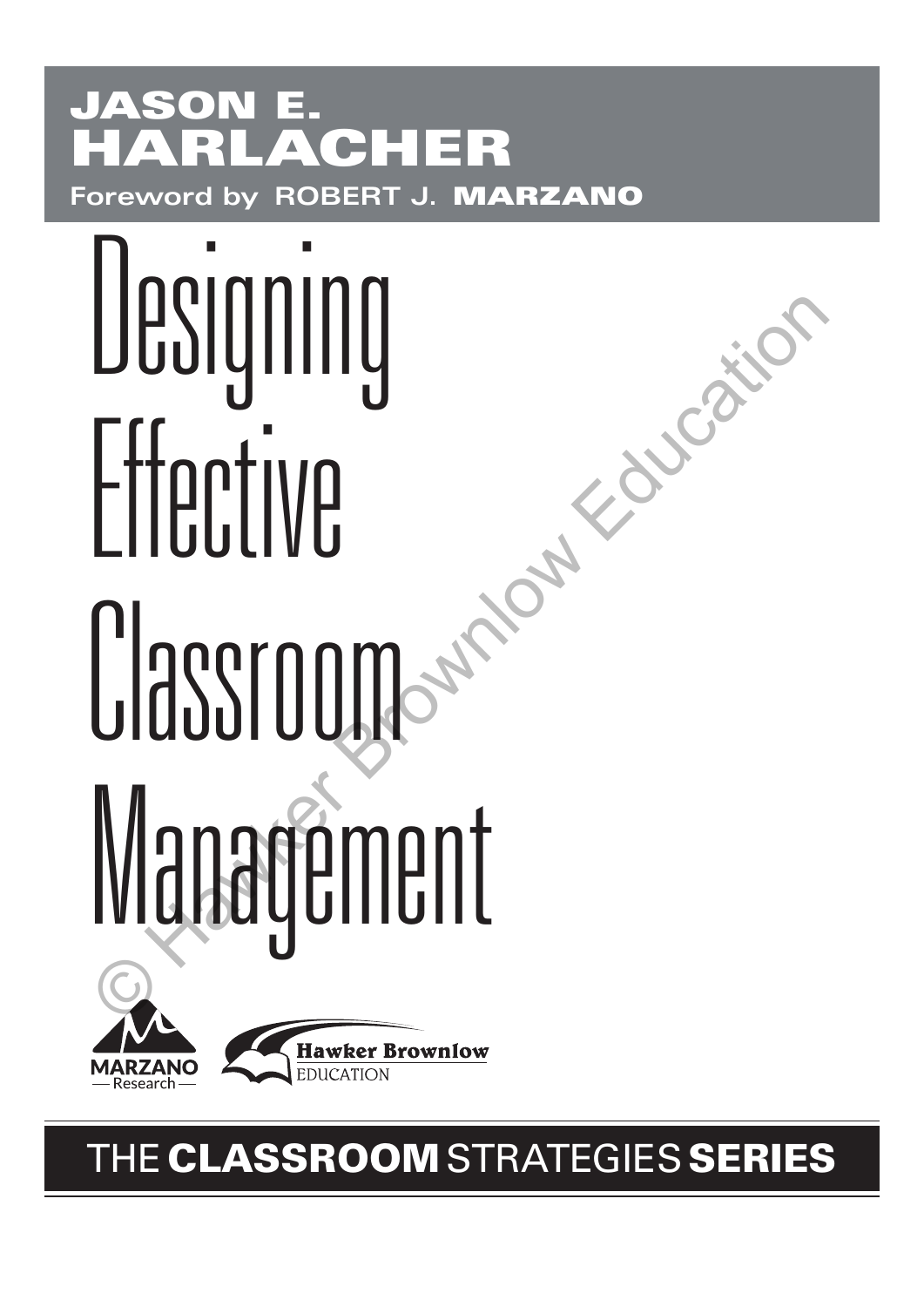## **CONTENTS**

| Reproducibles are in italics. |  |
|-------------------------------|--|
|                               |  |

| <b>CONTENTS</b> |                                                                         |  |
|-----------------|-------------------------------------------------------------------------|--|
|                 | Reproducibles are in italics.                                           |  |
|                 |                                                                         |  |
|                 | ABOUT THE AUTHOR<br>. İX                                                |  |
|                 | ABOUT MARZANO RESEARCH                                                  |  |
|                 | FOREWORD.                                                               |  |
|                 | <b>INTRODUCTION</b>                                                     |  |
|                 |                                                                         |  |
|                 |                                                                         |  |
| <b>CHAPTER</b>  |                                                                         |  |
|                 |                                                                         |  |
|                 |                                                                         |  |
|                 |                                                                         |  |
|                 | A Proactive Approach to Classroom Management. 7                         |  |
|                 | Five Practical Components of Effective Classroom Management 11          |  |
|                 |                                                                         |  |
|                 | CREATING AND TEACHING EXPECTATIONS AND RULES  15                        |  |
| <b>CHAPTER</b>  | Identify and Clearly Express General Expectations 16                    |  |
|                 | Create Rules for Specific Events Using an Events-Expectations Matrix 20 |  |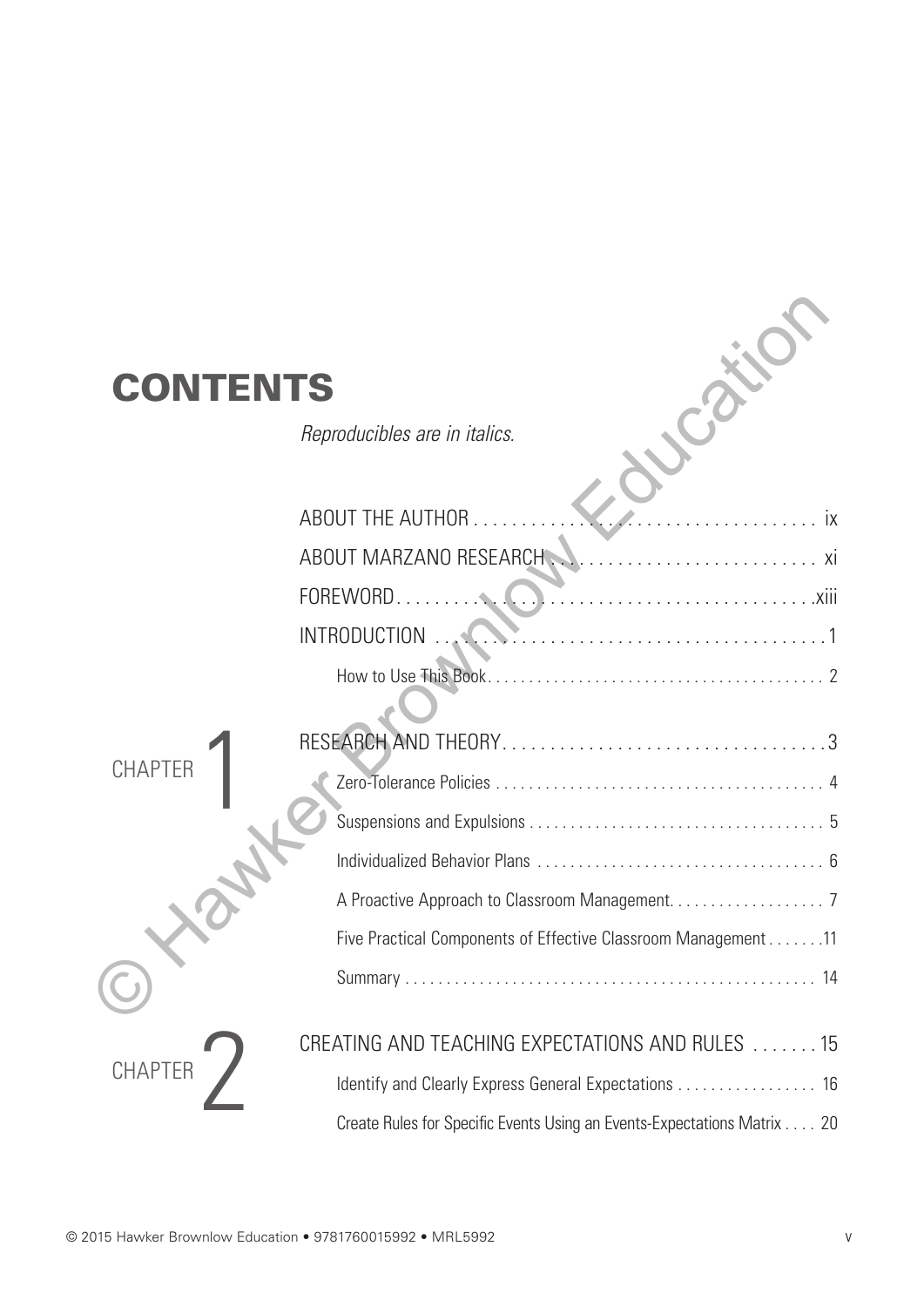|                | Conducting Observations to Identify Expectations 32        |             |
|----------------|------------------------------------------------------------|-------------|
|                |                                                            |             |
|                | Lesson Plan Template for Teaching Expectations             | $\cdot$ 35  |
|                | ESTABLISHING PROCEDURES AND STRUCTURE                      | $\ldots$ 37 |
| <b>CHAPTER</b> |                                                            |             |
|                |                                                            |             |
|                | $\sim$ 44<br>Model, Lead, and Test Procedures              |             |
|                |                                                            |             |
|                |                                                            |             |
|                |                                                            |             |
|                |                                                            |             |
|                | Lesson Plan Template for Teaching Procedures  48           |             |
|                |                                                            |             |
| CHAPTEF        |                                                            |             |
|                |                                                            |             |
|                |                                                            |             |
|                |                                                            |             |
|                |                                                            |             |
|                |                                                            |             |
|                | Matrix for Designing Rewards in a Reinforcement System  68 |             |
|                | Colleague Observation Guide for Monitoring and Tracking    |             |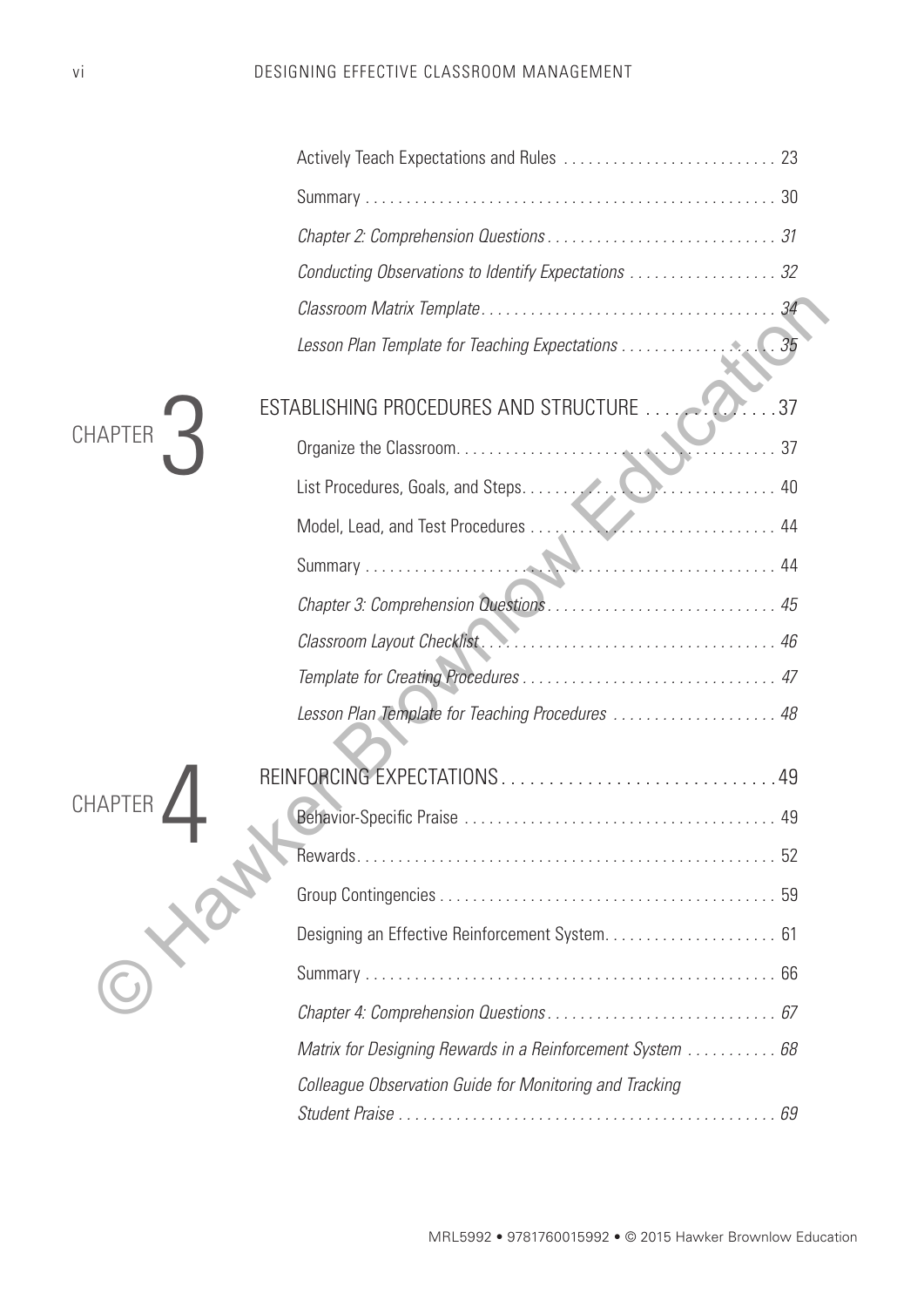| <b>CHAPTE</b>  |                                                                                                                                                                                                                                |     |
|----------------|--------------------------------------------------------------------------------------------------------------------------------------------------------------------------------------------------------------------------------|-----|
|                |                                                                                                                                                                                                                                |     |
|                |                                                                                                                                                                                                                                |     |
|                |                                                                                                                                                                                                                                |     |
|                |                                                                                                                                                                                                                                | 80  |
|                |                                                                                                                                                                                                                                | .81 |
|                |                                                                                                                                                                                                                                |     |
|                |                                                                                                                                                                                                                                |     |
|                |                                                                                                                                                                                                                                |     |
|                | MANAGING MISBEHAVIOR<br>85. 85                                                                                                                                                                                                 |     |
| CHAPTER        |                                                                                                                                                                                                                                |     |
|                | The Management Hierarchy                                                                                                                                                                                                       |     |
|                | Tracking Misbehavior. New Missourier and States and States and States and States and States and States and States and States and States and States and States and States and States and States and States and States and State |     |
|                | Summary                                                                                                                                                                                                                        |     |
|                |                                                                                                                                                                                                                                |     |
|                |                                                                                                                                                                                                                                |     |
|                |                                                                                                                                                                                                                                |     |
|                |                                                                                                                                                                                                                                |     |
|                | PROVIDING INDIVIDUALIZED BEHAVIOR SUPPORT 99                                                                                                                                                                                   |     |
| <b>CHAPTER</b> |                                                                                                                                                                                                                                |     |
|                |                                                                                                                                                                                                                                |     |
|                |                                                                                                                                                                                                                                |     |
|                |                                                                                                                                                                                                                                |     |
|                |                                                                                                                                                                                                                                |     |
|                | Antecedent and Consequence Tracking Form113                                                                                                                                                                                    |     |
|                |                                                                                                                                                                                                                                |     |
|                |                                                                                                                                                                                                                                |     |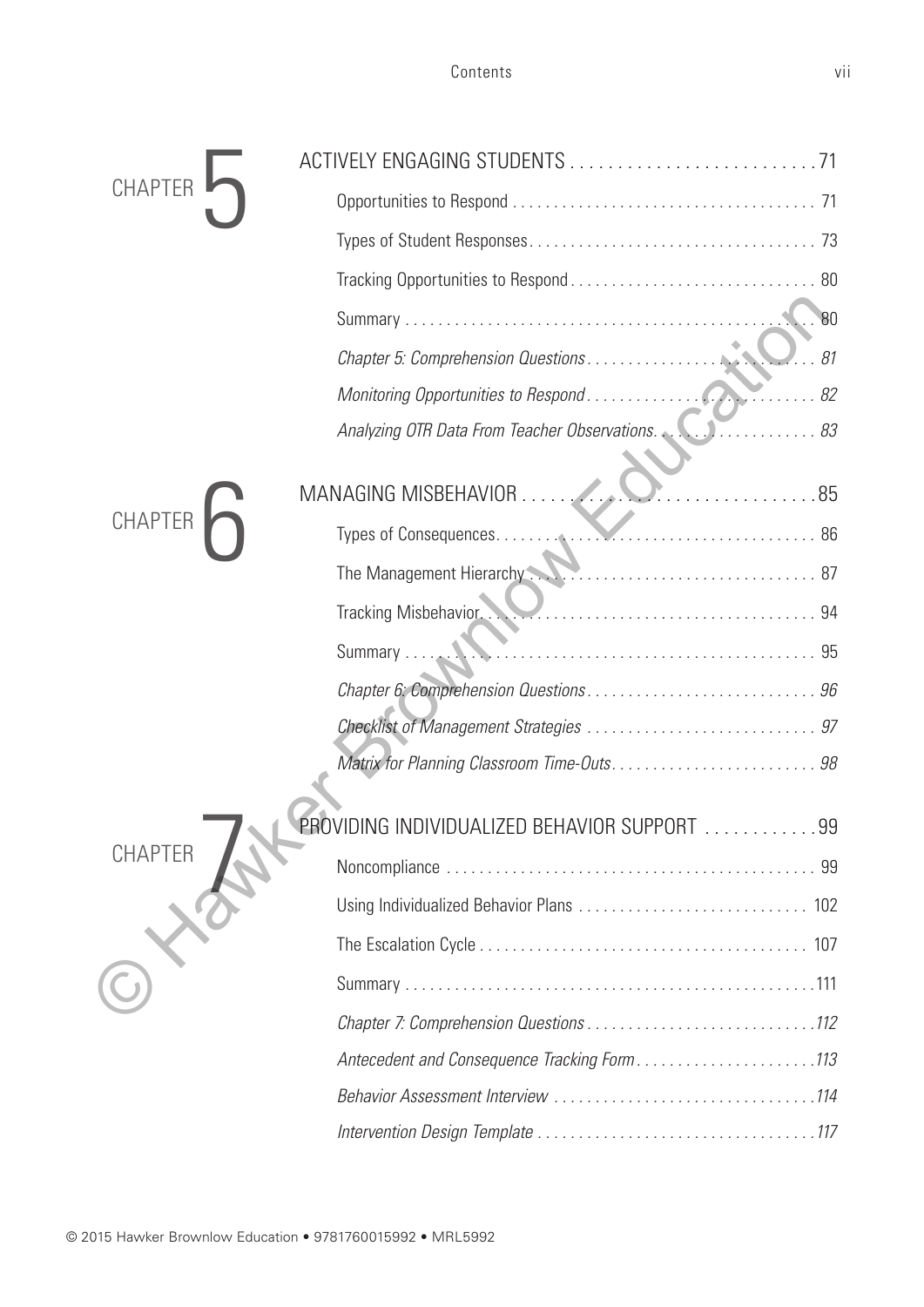| Summary and Checklist for Escalation Cycle  118         |     |
|---------------------------------------------------------|-----|
|                                                         |     |
| <b>EPILOGUE</b>                                         |     |
| APPENDIX: ANSWERS TO COMPREHENSION QUESTIONS            | 123 |
| Answers to Chapter 2: Comprehension Questions           | 124 |
| Answers to Chapter 3: Comprehension Questions           | 125 |
| Answers to Chapter 4: Comprehension Questions           | 126 |
| Answers to Chapter 5: Comprehension Questions           | 127 |
| Answers to Chapter 6: Comprehension Questions.<br>. 128 |     |
| Answers to Chapter 7: Comprehension Questions  129      |     |
| REFERENCES AND RESOURCES<br>. 131                       |     |
| <b>INDEX</b><br>O YONNE                                 |     |
|                                                         |     |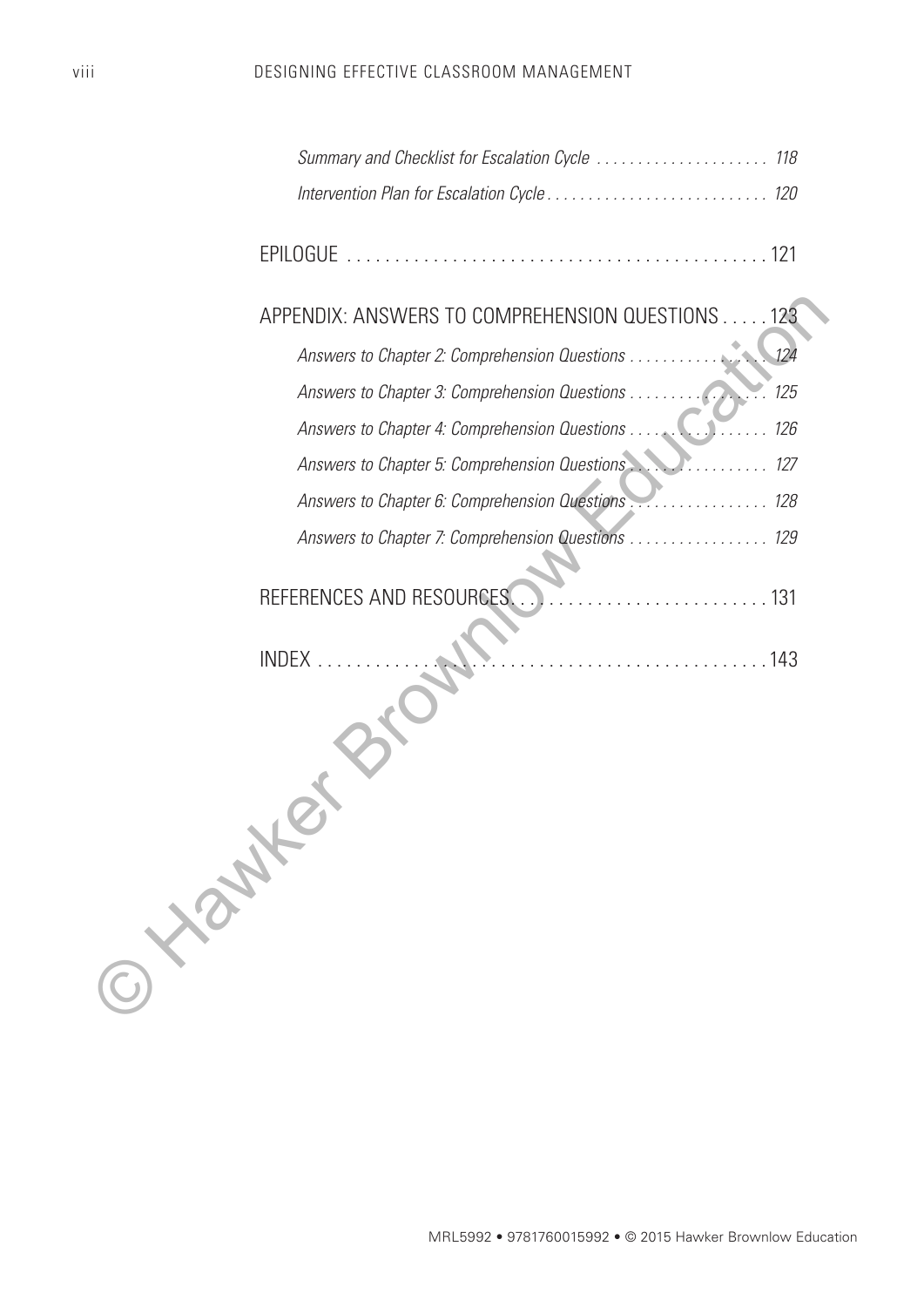### Chapter 1

## **RESEARCH AND THEORY**

Classroom management is arguably one of the most challenging areas teachers must address. A teacher's level of skill with classroom management is critical to his or her effectiveness in the classroom. This makes intuitive sense—in order for students to learn, the classroom must run smoothly—and research has identified a number of specific benefits associated with effective classroom management. Research has suggested that effective classroom management can help teachers foster a safe and orderly environment in their schools and can reduce rates of misbehavior, bullying, and unsafe behavior (Bradshaw, Koth, Bevans, Ialongo, & Leaf, 2008; Bradshaw, Mitchell, & Leaf, 2010; Horner et al., 2009; Taylor-Greene et al., 1997). These findings are particularly salient given the prevalence of school violence in the United States. In 2011, 12 percent of high school students reported being involved in a physical fight at school (Centers for Disease Control and Prevention [CDC], 2012). On average, bullying involves one-third of students (Otieno & Choongo, 2008), with 10 percent of victims reporting weekly assaults (Nansel et al., 2001). Moreover, school violence is not limited to students: 7 percent of teachers reported being threatened or physically attacked by a student (CDC, 2012), and almost 10 percent of teachers reported acts of student disrespect beyond verbal abuse (Robers, Kemp, Truman, & Snyder, 2013). **RESEARCH AND THEORY**<br>
Classroom management is arguably one of the most challenging areas dealing manita address. A teach read to skill with classroom management is critical to inis or the reflective bestor in the classroo

Research has also suggested that effective classroom management lays a foundation for students' academic success (Anhalt, McNeil, & Bahl, 1998; Bradshaw et al., 2010; Horner et al., 2009; Musti-Rao & Haydon, 2011). Indeed, one of the strongest rationales for improving one's classroom management ability is that it influences student achievement. Researcher John Hattie (2009) synthesized results from over 800 meta-analyses and identified a number of factors related to classroom management that impact student achievement. Table 1.1 (page 4) displays the factors and their corresponding effect sizes.

As shown in table 1.1, Hattie (2009) calculated effect sizes for several classroom management–related factors. An *effect size* is a statistical measure describing the expected effect of a practice or intervention on students. An effect size of 0.20—considered small (Cohen, 1988)—is equivalent to a percentile gain of eight points. In other words, a student at the 50th percentile who received an intervention with an effect size of 0.20 would be expected to move to the 58th percentile. An effect size of 0.50, considered moderate, is associated with a 19-percentile-point gain, and an effect size of 0.80, considered large, is associated with a percentile-point gain of 29.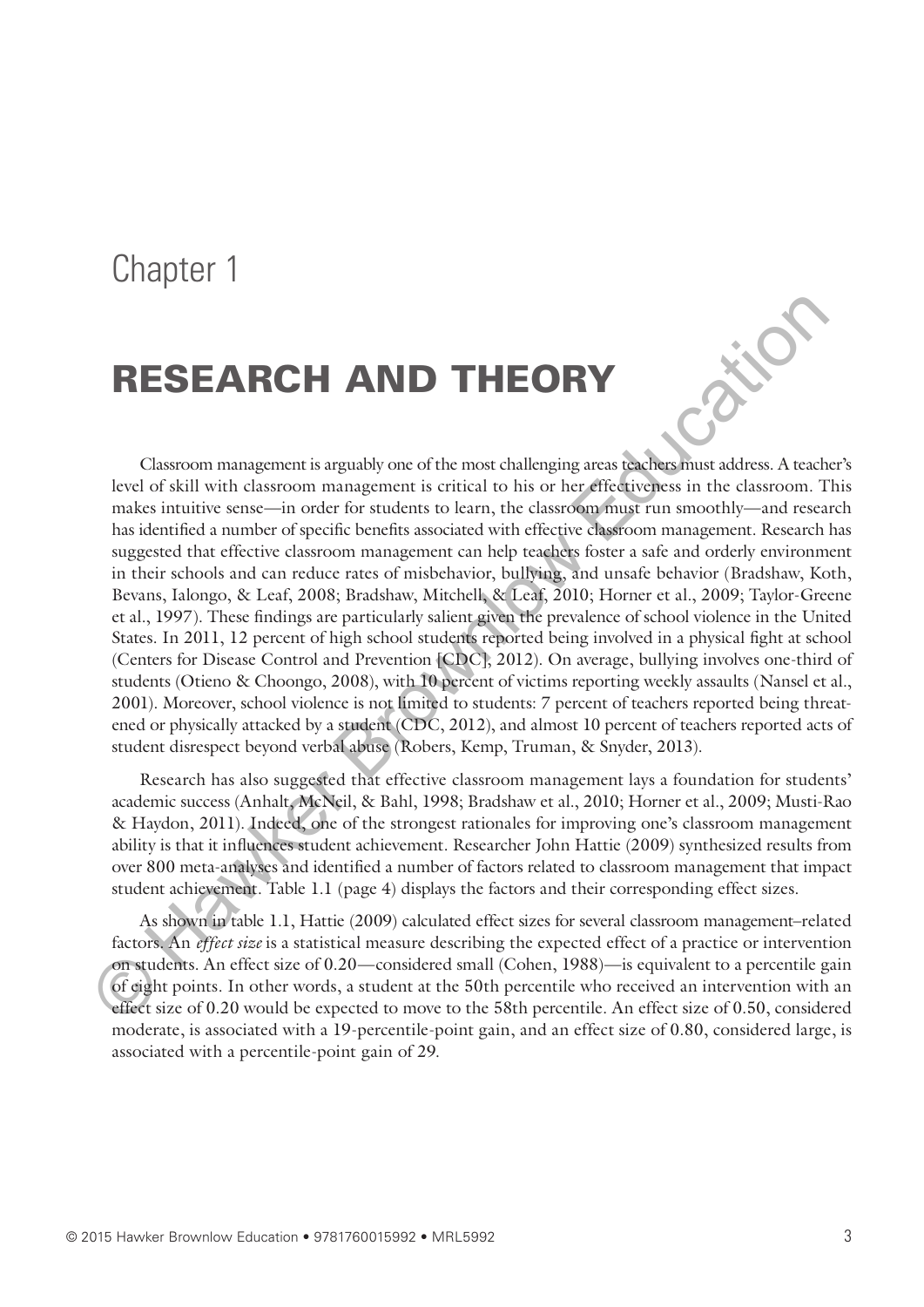| <b>Classroom Management-Related Factor</b> | <b>Effect Size</b> | <b>Percentile Gain</b> |
|--------------------------------------------|--------------------|------------------------|
| <b>Tangible recognition</b>                | 0.82               | 29                     |
| Feedback about appropriateness of behavior | 1.00               | 34                     |
| <b>Group contingencies</b>                 | 0.98               | 34                     |
| <b>Rules and procedures</b>                | 0.76               | 28                     |
| <b>Disciplinary interventions</b>          | 0.91               | 32                     |
| Direct, concrete consequences              | 0.57               |                        |

#### **Table 1.1: Effect of Selected Classroom Management–Related Factors on Academic Achievement**

Source: Data from Marzano, 2000, as cited in Hattie, 2009.

In addition to Hattie's findings on student achievement, there is evidence that effective classroom management can improve teachers' work environments. Catherine P. Bradshaw, Christine W. Koth, Katherine B. Bevans, Nicholas Ialongo, and Phillip J. Leaf (2008) reported that Positive Behavioral Interventions and Supports (PBIS)—a schoolwide behavior management and discipline framework that includes teaching and reinforcing behavioral expectations—was associated with better organizational health of a school, as well as with the staff's perceived influence on students' academic scores. The authors hypothesized that the enhanced behavior management led teachers to feel more effective and capable of altering students' scores. Bradshaw and her colleagues (2008, 2010) also noted that the use of PBIS can lead to an environment in which teachers feel more inclined to collaborate. **Source control of the CONDINGTIF (CONDINGTR)** Control output the particle and procedure and procedure of the particle in the source of the particle in the source of the particle in the source of the particle in the sourc

Finally, teachers without the necessary skills and tools to implement effective classroom management may be less likely to remain in the profession. Richard Ingersoll (2002) estimated that nearly one-third of new teachers quit teaching within their first three years of employment, and almost 40 percent leave the profession within five years. As Lisa Gonzalez, Michelle Stallone Brown, and John R. Slate (2008) pointed out, student behavior is one of the top three reasons that new teachers leave the profession (the other two being administrative issues and salary concerns).

Clearly, effective classroom management skills are pivotal to fostering a safe and orderly school environment, academic success for students, positive working conditions for teachers, and high teacherretention rates. In attempts to cultivate effective classroom management, teachers, schools, and districts have utilized a number of practices and policies over the years. Here, we review several examples of practices and policies that have been found to be ineffective, such as zero-tolerance policies and the use of suspensions and expulsions, or difficult to implement with fidelity, such as individualized behavior plans. We then present a number of practices and policies that have been found to support effective, proactive classroom management.

#### **Zero-Tolerance Policies**

Zero-tolerance policies (ZTPs) mandate that specific consequences—typically suspension or expulsion from school—be consistently used to respond to particular student behaviors. ZTPs were originally intended to address severe and unsafe behaviors such as violence, drugs, and weapons in schools. However, schools' use of ZTPs eventually expanded beyond these behaviors (American Psychological Association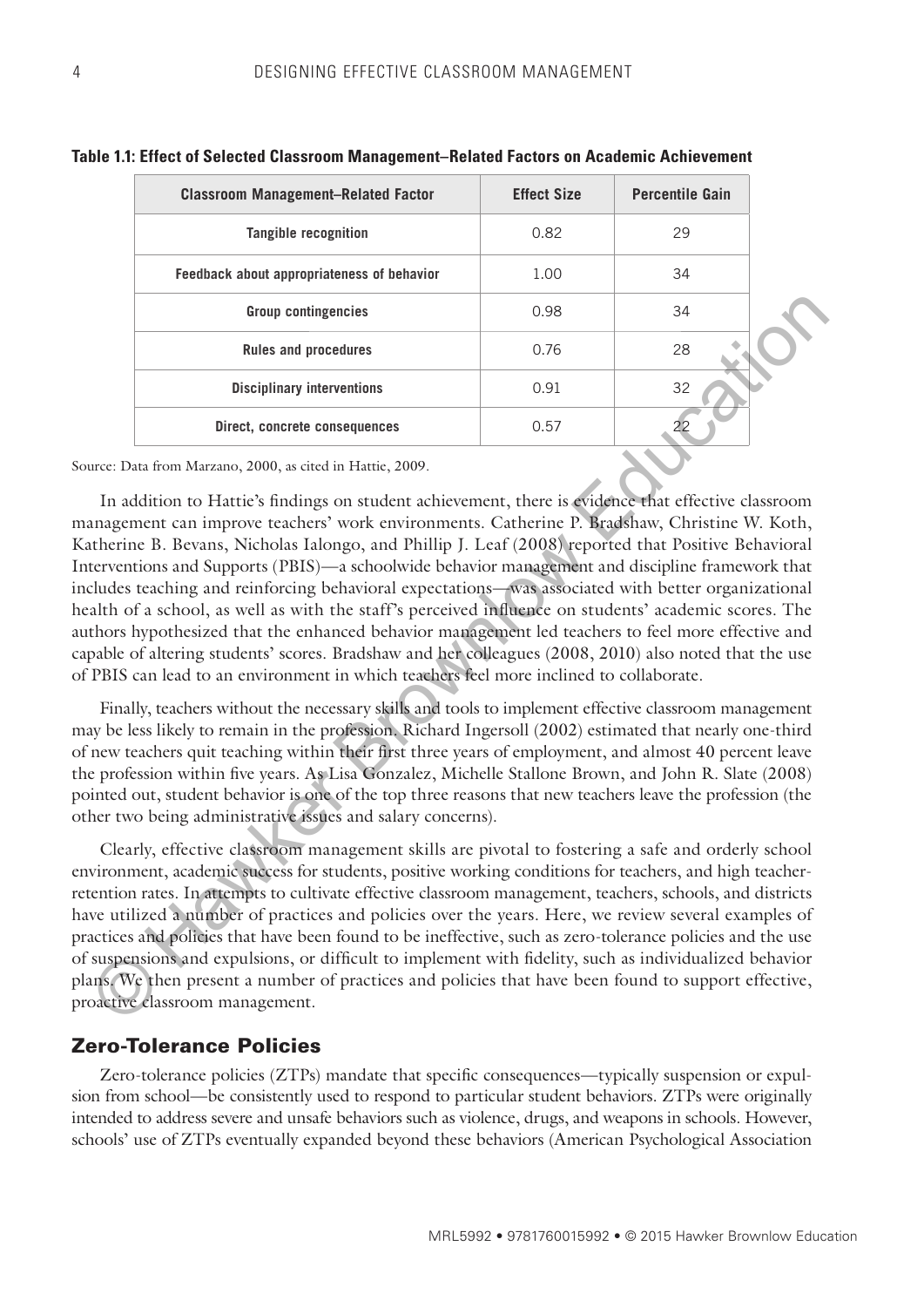[APA] Zero Tolerance Task Force, 2008). Figure 1.1 presents examples of nonviolent, non-drug-related behaviors that have been addressed using ZTPs. Critics of ZTPs point out that these policies often fail to take into account situational contexts, resulting in a one-size-fits-all approach rather than one that takes school contexts and educator expertise into account (APA Zero Tolerance Task Force, 2008).

The well-intended—yet imperfect—reasoning behind ZTPs is twofold. One assumption is that the use of consequences like suspension and expulsion can deter all students from future acts of violence and misbehavior (APA Zero Tolerance Task Force, 2008). A second assumption is that removing violent or misbehaving students from schools creates a safer and healthier learning environment. Unfortunately, the data on ZTPs do not support these assumptions. For one, school suspension generally predicts future misbehavior and suspension; that is, students who are suspended from school are more likely to be suspended again (Bowditch, 1993; Costenbader & Markson, 1998; Mendez, 2003; Mendez & Knoff, 2003; Tobin, Sugai, & Colvin, 1996). If ZTPs were an effective means of discouraging misbehavior, there would not be a positive association between a first suspension and future suspensions. Additionally, ZTPs are typically associated with lower school-climate ratings, failure of students to graduate on time, and lower academic achievement in schools (APA Zero Tolerance Task Force, 2008; Civil Rights Project & Advancement Project, 2000). Overall, ZTPs have not been found to be effective behavior management strategies. mishchavior (API Zero Tokerance Task Force, 2008). A second assumption is that removing rigident<br>insibehavior students from schools creates a safer and healthire learning environment. Uniformative the data on ZTPs do not s

- Ten-year-old expelled after turning in a small knife that her mother packed with her lunch to cut an apple (APA Zero Tolerance Task Force, 2008)
- Teenager expelled for talking on a cell phone to his mother who was on deployment in Iraq (APA Zero Tolerance Task Force, 2008)
- Five black male students arrested for felony assault after throwing peanuts on the school bus and accidentally hitting the driver (Civil Rights Project & Advancement Project, 2000)
- Six-year-old student suspended for bringing a toenail clipper to school (Civil Rights Project & Advancement Project, 2000)
- Kindergartener suspended for wearing a Halloween costume that included a toy ax (Civil Rights Project & Advancement Project, 2000)
- Teenager expelled after it was discovered that he had left a pocketknife in his backpack after a Boy Scouts camping trip (Civil Rights Project & Advancement Project, 2000)
- Ten-year-old student given numerous multi-day suspensions for violations such as failing to do an assignment, humming while tapping on her desk, and talking back to her teacher (Civil Rights Project & Advancement Project, 2000)
- Seventh-grade student served a nine-day suspension for drug use after sniffing white-out (Civil Rights Project & Advancement Project, 2000)
- Fifth-grade student suspended for one year for possession of a weapon when it was discovered that he had taken razor blades away from a classmate who intended to hurt other students (Civil Rights Project & Advancement Project, 2000)

#### **Figure 1.1: Examples of zero-tolerance policy punishments.**

#### **Suspensions and Expulsions**

Although suspension and expulsion are related to ZTPs, many schools without ZTPs still rely on suspensions and expulsions as primary forms of behavior management. The U.S. Department of Education Office for Civil Rights (OCR; 2014) reported that during the 2011–12 school year, almost two million students were suspended and over one hundred thousand were expelled. Research has shown that such an approach can be problematic. John M. Wallace, Sara Goodkind, Cynthia M. Wallace, and Jerald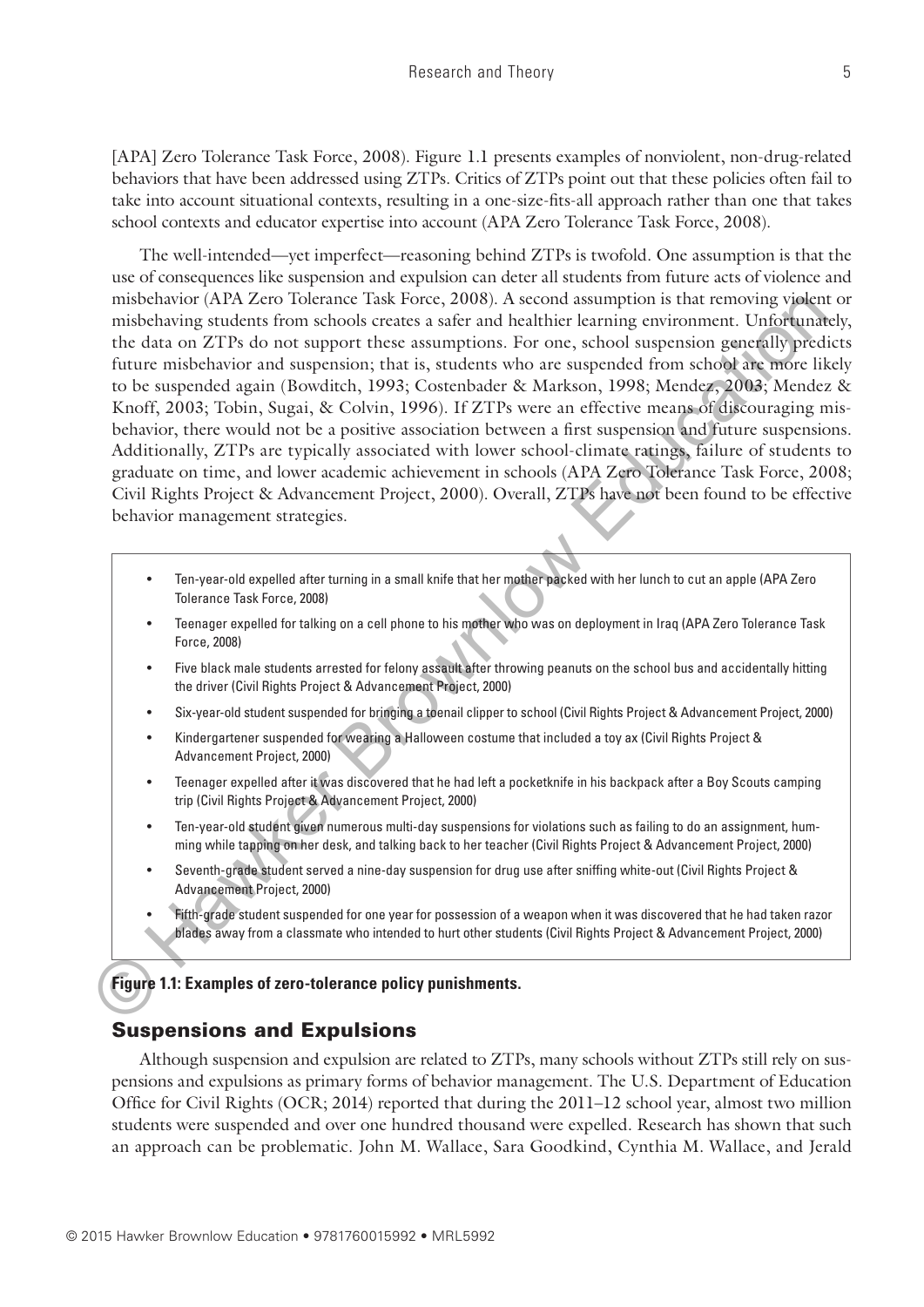G. Bachman (2008) found that suspensions and expulsions increase the amount of time students are left unsupervised because they are often at home while parents or guardians are at work. Additionally, neither suspensions nor expulsions typically provide any instructional component to help students learn new behaviors (Mendez, 2003; Mendez & Knoff, 2003). Finally, the effects of suspension and expulsion frequently extend beyond students' years in school. Students who are suspended are three times more likely to drop out of school, and students who drop out are three times more likely to be incarcerated later in life (Coalition for Juvenile Justice, 2001; Ekstrom, Goertz, Pollack, & Rock, 1986).

The correlation between being suspended or expelled and eventually entering the prison system sometimes referred to as the "the school-to-prison pipeline" (American Civil Liberties Union, n.d.; Civil Rights Project & Advancement Project, 2000; Lieberman, n.d.)—is especially troubling in light of race, gender, and ability disparities in suspension and expulsion rates. In 2006, Native American, Hispanic, and African American students were respectively 1.52, 1.23, and 2.84 times more likely to be suspended than Caucasian students (APA Zero Tolerance Task Force, 2008). More recent data indicate this trend has not changed, as African American students are still three times more likely to be suspended or expelled than Caucasian students (OCR, 2014), despite there being no difference in actual rates of problem behavior (Skiba, Michael, Nardo, & Peterson, 2002). Suspension and expulsion disparities also extend to students with disabilities (who are more than twice as likely to be suspended as students without disabilities) and to boys (who are roughly twice as likely to be suspended as girls; OCR, 2014).

A number of researchers have found that disparate rates of suspension and expulsion are related to facets of classroom management, including the nature of teacher-student interactions, differences in language and culture, and biases toward certain races and ethnic groups (APA Zero Tolerance Task Force, 2008; Skiba et al., 2002; Vavrus & Cole, 2002; Wallace et al., 2008). Frances Vavrus and KimMarie Cole (2002) examined interactions between students and teachers in a middle school. They found that suspensions were not always preceded by violent acts or other flagrant violations of school policy. Instead, suspensions sometimes resulted from a series of minor offenses—typically the vaguely defined "disruption"—often by multiple students, in which one student was eventually singled out. That is, researchers observed a number of cases in which, despite "the absence of an obvious breach of disciplinary policy" (Vavrus & Cole, 2002, p. 88), teachers resorted to suspending one student out of a group of generally disruptive students without first attempting to control the situation using less aversive (that is, less severe) strategies. In light of these findings and others, it appears that suspension and expulsion are not optimal approaches to promoting effective classroom management. The correlation between being suspended or expelled and eventually entering the prison system<br>methrase referred to as the "the school-to-prison pipeline" (American Civil Morition Equilibrity Froject & Advancement Project,

#### **Individualized Behavior Plans**

*Individualized behavior plans* are interventions designed to manage the behavior of a specific student. Teachers who are struggling with a particular student often request support from experts in the school, such as a psychologist or counselor, or from the student's parents. Sometimes the teacher attends a problem-solving conference or a referral meeting, or a support staff member (for example, a counselor or psychologist) enters the classroom, observes the student, and suggests an individualized solution.

Individualized behavior plans can be powerful, but they can also be cumbersome to implement with fidelity. That is, the amount of time and number of components required often make it difficult for teachers to implement an individualized plan as originally designed or intended (Wolery, 2011). Indeed, Frank M. Gresham (2009) and George H. Noell, Gary J. Duhon, Susan L. Gatti, and James E. Connell (2002) found that behavior plans tend to be implemented with low fidelity, which results in low effectiveness. Additionally, if more than one student in a class needs individualized support, it can be difficult for a single teacher to implement several behavior plans at once. The process of designing and